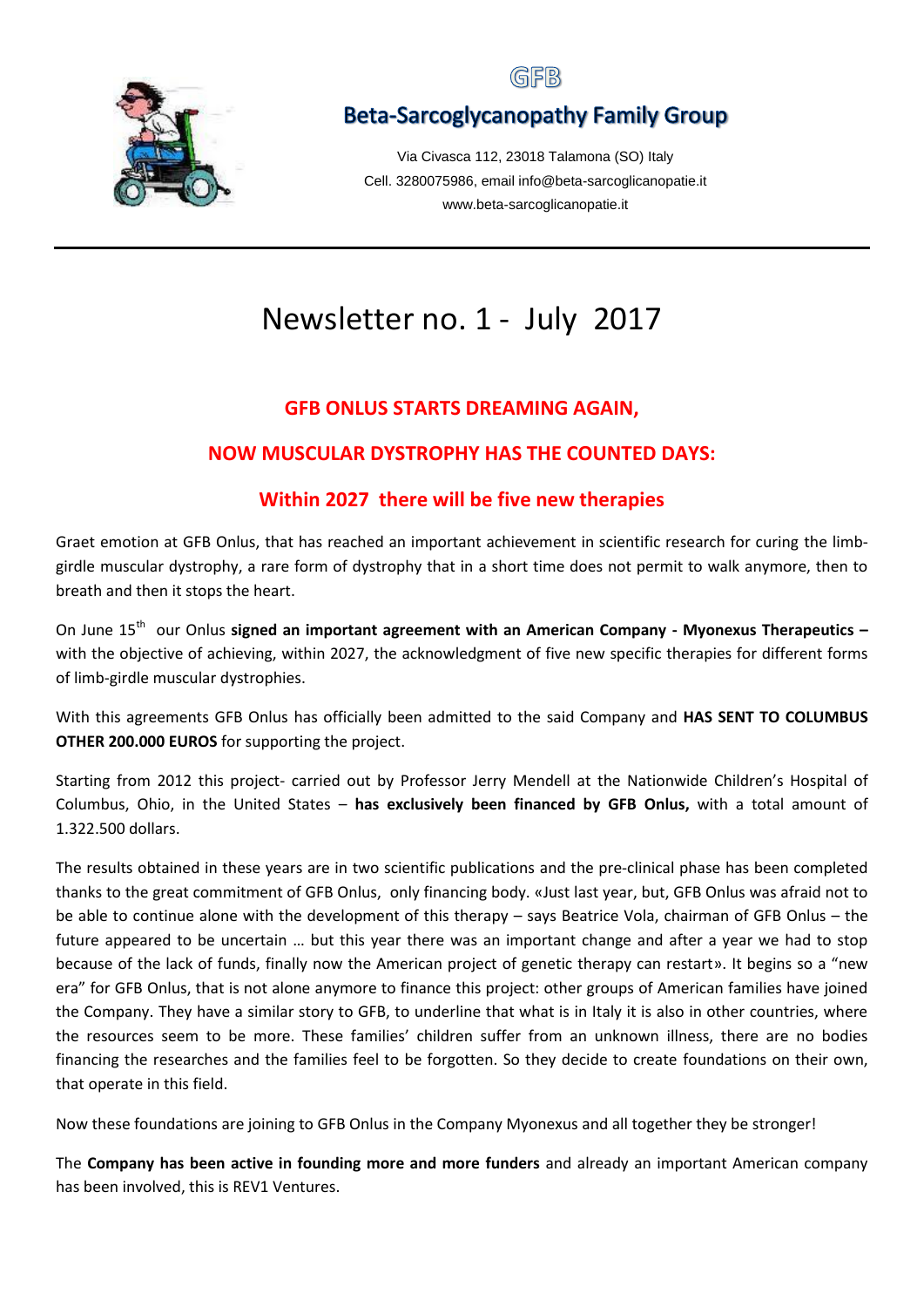Moreover other bodies are getting in touch with the Executive Director of the company, Dottor Michael Triplett. For further info see link [www.myonexustx.com](http://www.myonexustx.com/).



" the programme of the company is very ambitious, **within 2027 there will be five new therapies** for some forms of limb-girdle muscular dystrophies (LGMD2B-2C-2D-2E-2L) – says Mrs Vola enthusiastic – This year the trial on patients with 2E will start, and that possible thanks to the project financed by GFB ONLUS, to pass then in the next years to the other four diseases. There will be injected the first 6 patients by systemic route, at dosages much higher.

The therapy will reach the whole body, heart too. In 2017 almost 2.000.000 dollars will be spent on trial with 2E, that will involve much more patients".

GFB is now working actively to find other financiers for the Company and to reach another important goal: **to take the therapy also to Milan in few years – in 2020**. With these goals, GFB Onlus has started the campaign "Let's treat them 4.0" for improving patients' quality of life suffering from limb-girdle muscular dystrophy.

«All this seems to be still a dream for the members of the association – says Beatrice Vola – but it was possible thanks to the many supporters, in particular to all those that participated in the loan "Terzo Valore" and to all those that supported the first campaign SMS of GFB in May.

Thanks to the collected funds we now think to be already able to send a further transfer to the Company next year.

The association thanks its friends Luca Ciaponi, the families of Roma, Ancona, Viareggio, Lecco, Como, Sondrio, a French family and the bodies that participated, Cooperativa Orizzonte, Proloco of Paniga, group Presepe Cà Giovanni, the theatre company Amici Anziani, Tecnici Senza Barriere, our friends skiers, Nuovo Pignone of Talamona, the association Amici del Bambino, the sections Uildm of Sondrio and Lecco, the working group Association Amici Anziani ».

\_\_\_\_\_\_\_\_\_\_\_\_\_\_\_\_\_\_\_\_\_\_\_\_\_\_\_\_\_\_\_\_\_\_\_\_\_\_\_\_\_\_\_\_\_\_\_\_\_\_\_\_\_\_\_\_\_\_\_\_\_\_\_\_\_\_\_\_\_\_\_\_\_\_\_\_\_\_\_\_\_\_\_\_\_\_\_\_\_\_\_\_\_\_

All further info at [www.lgmd2e.org](http://www.lgmd2e.org/)

#### **PUBLISHED THE SECOND PHASE OF THE AMERICAN PROJECT OF GFB ONLUS**

On April 5<sup>th</sup> the magazine Molecular Theraphy published the article "Systemic AAV-Mediate -Sarcoglycan Delivery Targeting Cardiac and Skeletal Muscle Ameliorates Histological and Functional Deficits in LGMD2E Mice". In the article are all the results of the second part of the pre-clinical phase of the project of of gene therapy financed by GFB ONLUS.

See the article at the link:<https://www.ncbi.nlm.nih.gov/pubmed/28284983>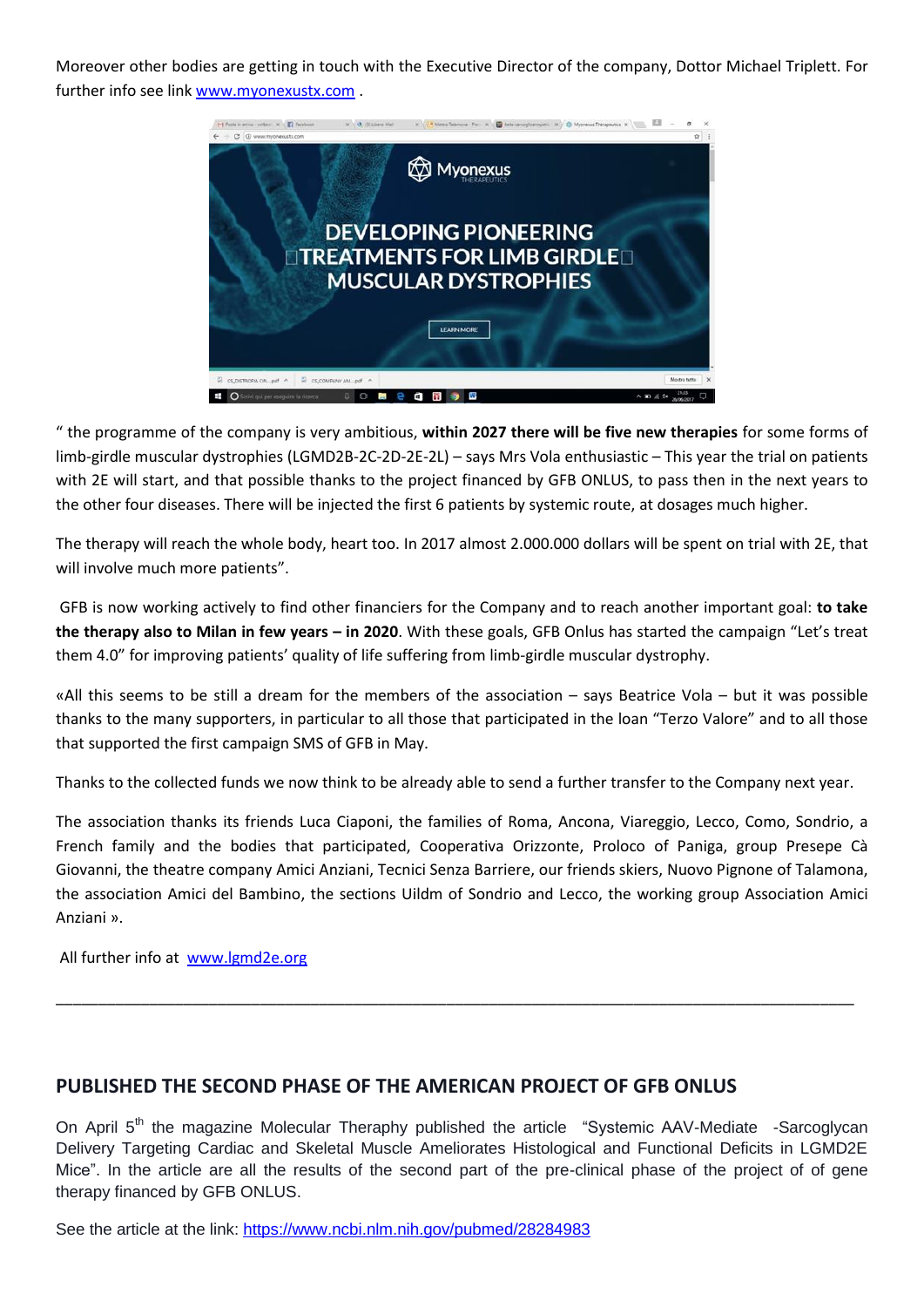### **OTHER PATIENTS AFFECTED FROM LGMD2C-2D-2E IN GFB ONLUS**

In the last months GFB ONLUS has found other patients affected from Lgmd2c-2d-2e. GFB counts now a total of 203 patients affected from Sarcoglycanopathy, so divided:

\_\_\_\_\_\_\_\_\_\_\_\_\_\_\_\_\_\_\_\_\_\_\_\_\_\_\_\_\_\_\_\_\_\_\_\_\_\_\_\_\_\_\_\_\_\_\_\_\_\_\_\_\_\_\_\_\_\_\_\_\_\_\_\_\_\_\_\_\_\_\_\_\_\_

|      | LGMD <sub>2C</sub> | LGMD2D | LGMD2E | LGMD2F | SARCOGL. |
|------|--------------------|--------|--------|--------|----------|
| 2010 | 0                  |        |        |        |          |
| 2013 | 4                  | 15     | 14     |        |          |
| 2014 | 9                  | 28     | 21     |        |          |
| 2015 | 12                 | 54     | 28     |        |          |
| 2016 | 23                 | 77     | 70     |        |          |
| 2017 | 28                 | 85     | 86     |        |          |

On the website of the association you can find the list of the patients sorted by geographical provenance to the link : [http://www.beta-sarcoglicanopatie.it/index.php?option=com\\_content&view=article&id=46&Itemid=54](http://www.beta-sarcoglicanopatie.it/index.php?option=com_content&view=article&id=46&Itemid=54)

#### **GFB ONLUS HAS PARTICIPATED IN ENMC WORKSHOP**

In March Prof. Yvan Torrente represented GFB ONLUS at the Workshop organised by ENMC (European Neuro Muscular Centre), held in Narden, in Netherlands. Title of the workshop "Limb Girdle Muscular Dystrophies, Nomenclature and reformed Classification". During the workshop it was introduced a new nomenclature for the Limb Girdle Muscular Dystrophies.

 $\_$  , and the set of the set of the set of the set of the set of the set of the set of the set of the set of the set of the set of the set of the set of the set of the set of the set of the set of the set of the set of th

[http://www.enmc.org/publications/workshop-reports/limb-girdle-muscular-dystrophies-nomenclature-and](http://www.enmc.org/publications/workshop-reports/limb-girdle-muscular-dystrophies-nomenclature-and-reformed-classification)[reformed-classification](http://www.enmc.org/publications/workshop-reports/limb-girdle-muscular-dystrophies-nomenclature-and-reformed-classification)

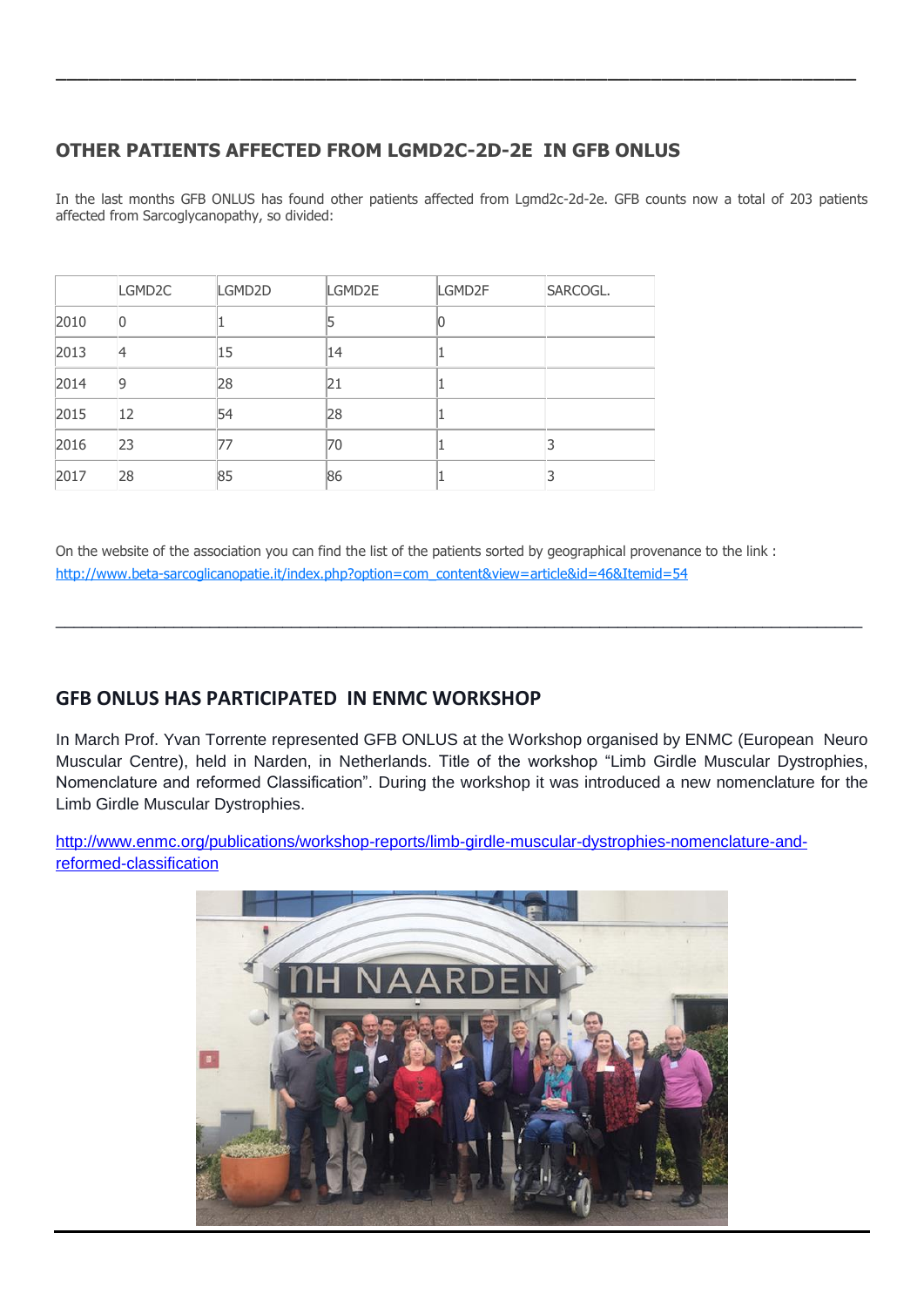#### **GFB ONLUS HAS PARTICIPATED IN THE CONVENTION TELETHON**

Dr. Carles Sanchez Riera, member of the Medical and Scientific Commission represented GFB ONLUS at the Convention Telethon, held in Riva del Garda, Italy, in March. He participated at the convention of the Associazioni Amiche of Telethon and at the meeting of Coordinamento Associazioni Malattie Neuromuscolari CAMN (Coordination Associations for rare neuromuscular diseases)



#### **GFB ONLUS HAS RECEIVED OTHER CONTRIBUTIONS**

The GFB Onlus has received the following contributions:

# **2017:**

| Quote prestito Terzo Valore,<br>82.435 Proloco di Paniga, Tecnici Senza Barriere, sezione UILDM di Lecco,<br>Amici Sciatori e 27 privati                                                                                                     |
|----------------------------------------------------------------------------------------------------------------------------------------------------------------------------------------------------------------------------------------------|
| Donazioni Terzo Valore,<br>51.565 $\epsilon$ <sup>amici</sup> di Luca Ciaponi, Cooperativa Orizzonte, compagnia teatrale Amici Anziani, gruppo Presepe Cà Giovanni, associazione Amici del Bambino, sezione Uildm di<br>Sondrio e 34 privati |
| 65.600 € Prestito Banca Prossima                                                                                                                                                                                                             |
| 18.526 € Biglietti lotteria GFB                                                                                                                                                                                                              |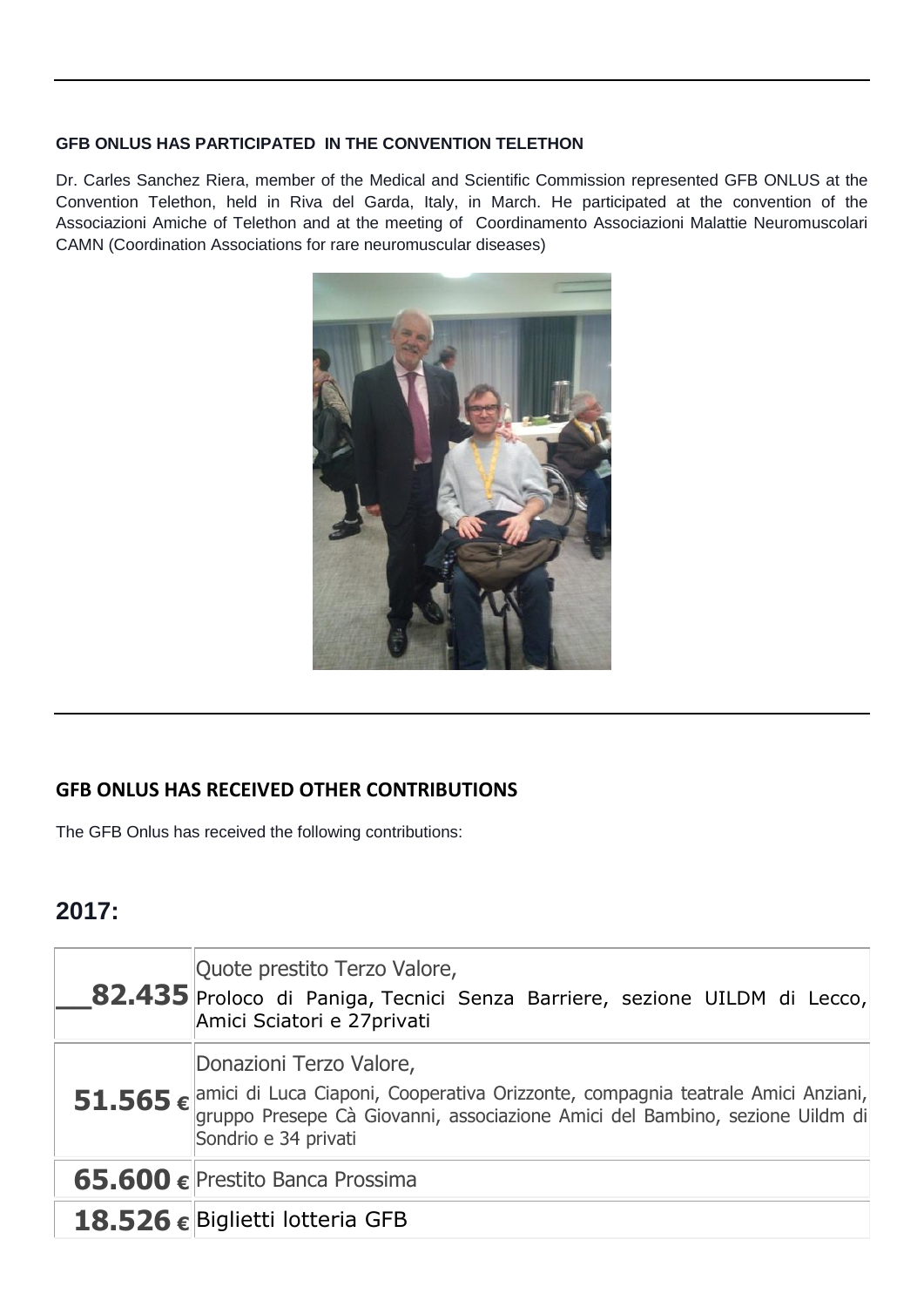| 225 € Tessere sostenitori GFB                                        |
|----------------------------------------------------------------------|
| 9.872 $\epsilon$ Contributo 5x1000 relativo al 2015                  |
| 50 € Donazione NN per la ricerca scientifica                         |
| 100 € Donazione NN per la ricerca scientifica                        |
| 20 € Donazione NN per la ricerca scientifica                         |
| 150 € Donazione Coscritti 1941 di Talamona                           |
| 30 € Donazione NN per la ricerca scientifica                         |
| 50 € Donazione NN per la ricerca scientifica                         |
| 100 € Donazione NN per la ricerca scientifica                        |
| 1.200 € Donazione NN per la ricerca scientifica dalla Francia        |
| 100 € Donazione NN per la ricerca scientifica                        |
| 500 € Donazione NN per la ricerca scientifica                        |
| 200 € Coscritti 1949 di Talamona in memoria di Vito                  |
| 500 € Gruppo di lavoro Associazione Amici Anziani Talamona           |
| 1.300 € Donazione Nuovo Pignone GE                                   |
| 5.973,09 € Bando Home Care Premium                                   |
| 20 € Donazione NN per la ricerca scientifica                         |
| 250 € Donazione NN per la ricerca scientifica                        |
| 11.530 € Convenzioni con Enti Pubblici                               |
| 500 € Donazione NN per la ricerca scientifica                        |
| 20 € Donazione NN per la ricerca scientifica                         |
| 50 € Donazione NN per la ricerca scientifica                         |
| 6.738 € Campagna SMS maggio 2017 qui la campagna SMS                 |
| 50 € Donazione NN per la ricerca scientifica                         |
| 15 € Donazione NN per la ricerca scientifica                         |
| 10 € Donazione NN per la ricerca scientifica                         |
| 879 € Donazione Torneo Cral Nuovo Pignone per la ricerca scientifica |
| 50 € Donazione NN per la ricerca scientifica                         |
| 20 € Donazione NN per la ricerca scientifica                         |
| 25 € Donazione NN per la ricerca scientifica                         |
| 4.000 € Donazione NUOVO PIGNONE SRL per la ricerca scientifica       |